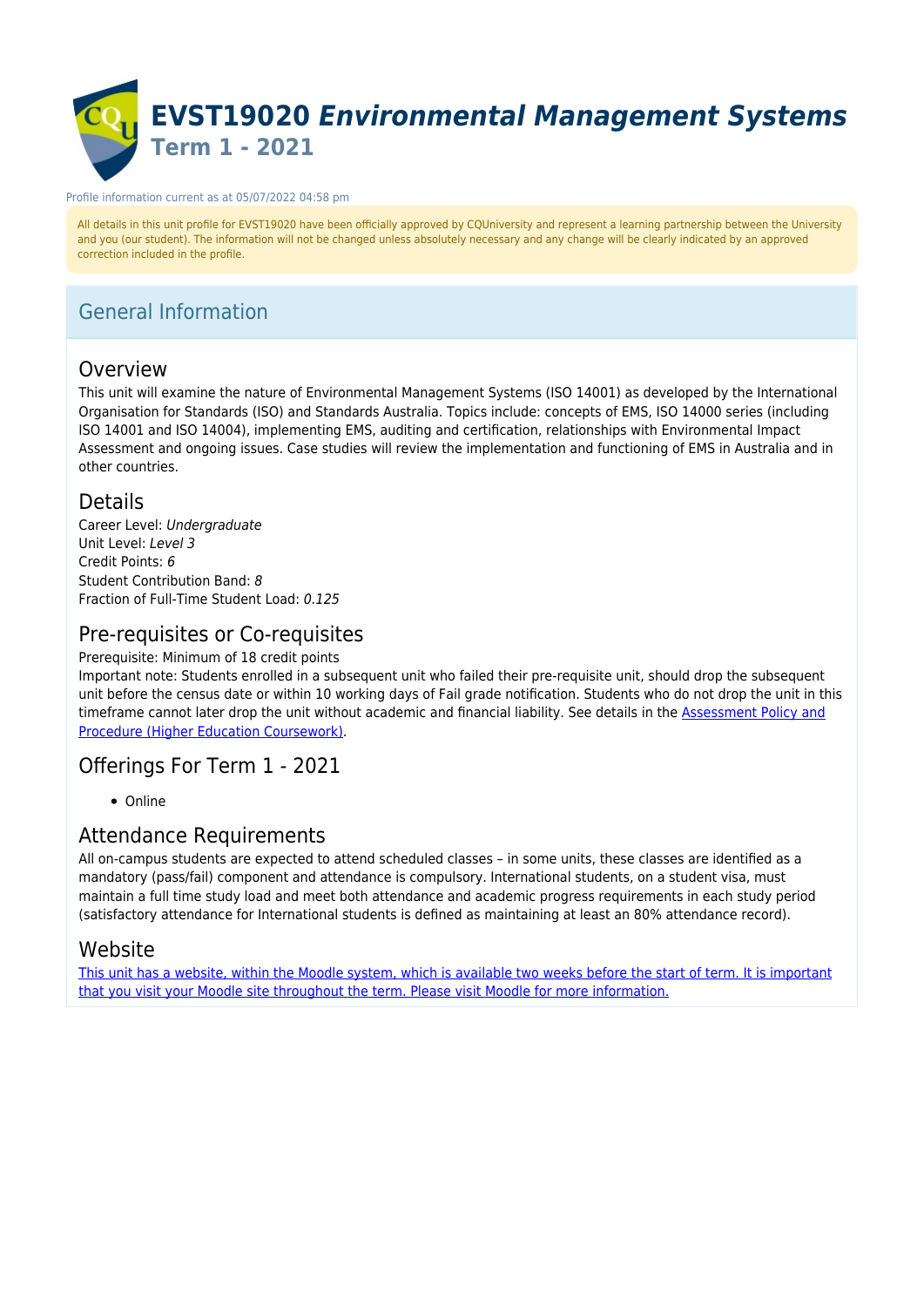# Class and Assessment Overview

### Recommended Student Time Commitment

Each 6-credit Undergraduate unit at CQUniversity requires an overall time commitment of an average of 12.5 hours of study per week, making a total of 150 hours for the unit.

# Class Timetable

**[Regional Campuses](https://handbook.cqu.edu.au/facet/timetables)** Bundaberg, Cairns, Emerald, Gladstone, Mackay, Rockhampton, Townsville

**[Metropolitan Campuses](https://handbook.cqu.edu.au/facet/timetables)** Adelaide, Brisbane, Melbourne, Perth, Sydney

### Assessment Overview

1. **Written Assessment** Weighting: 70% 2. **Online Quiz(zes)** Weighting: 30%

### Assessment Grading

This is a graded unit: your overall grade will be calculated from the marks or grades for each assessment task, based on the relative weightings shown in the table above. You must obtain an overall mark for the unit of at least 50%, or an overall grade of 'pass' in order to pass the unit. If any 'pass/fail' tasks are shown in the table above they must also be completed successfully ('pass' grade). You must also meet any minimum mark requirements specified for a particular assessment task, as detailed in the 'assessment task' section (note that in some instances, the minimum mark for a task may be greater than 50%). Consult the [University's Grades and Results Policy](https://www.cqu.edu.au/policy) for more details of interim results and final grades.

# CQUniversity Policies

#### **All University policies are available on the [CQUniversity Policy site.](https://policy.cqu.edu.au/)**

You may wish to view these policies:

- Grades and Results Policy
- Assessment Policy and Procedure (Higher Education Coursework)
- Review of Grade Procedure
- Student Academic Integrity Policy and Procedure
- Monitoring Academic Progress (MAP) Policy and Procedure Domestic Students
- Monitoring Academic Progress (MAP) Policy and Procedure International Students
- Student Refund and Credit Balance Policy and Procedure
- Student Feedback Compliments and Complaints Policy and Procedure
- Information and Communications Technology Acceptable Use Policy and Procedure

This list is not an exhaustive list of all University policies. The full list of University policies are available on the [CQUniversity Policy site.](https://policy.cqu.edu.au/)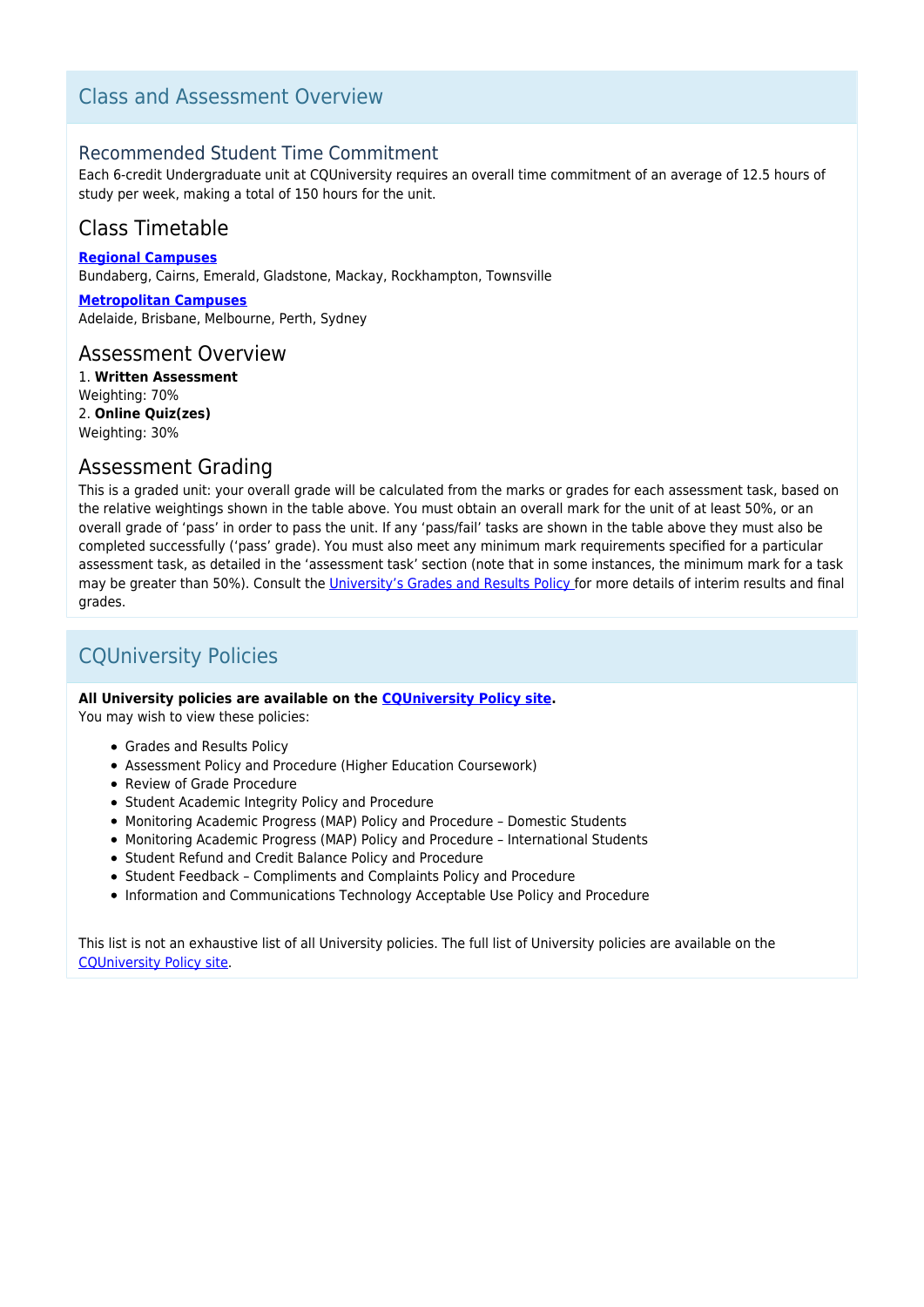# Previous Student Feedback

### Feedback, Recommendations and Responses

Every unit is reviewed for enhancement each year. At the most recent review, the following staff and student feedback items were identified and recommendations were made.

### Feedback from Have Your Say

#### **Feedback**

Have more zoom sessions throughout the Term with a focus on assisting students to understand how to draft an EMS Manual, which is their main assessment piece.

#### **Recommendation**

The UC will host more zoom sessions throughout the Term with a focus on assisting students to understand how to draft an EMS Manual.

# Unit Learning Outcomes

#### **On successful completion of this unit, you will be able to:**

- 1. explain the concepts and key features of ISO 14001 and 14004
- 2. access ISO and Standards Australia documents, publications, and other resources, and use appropriate information technologies to engage in research and other data/information-gathering activities regarding EMS
- 3. develop a draft EMS with adequate documentation for a hypothetical (or actual) small organisation.

## Alignment of Learning Outcomes, Assessment and Graduate Attributes

|  | N/A<br>Level <sup>'</sup> |  | Introductory<br>Level |  | Intermediate<br>Level |  | <b>A</b> Graduate<br>Level |  | <b>Professional</b><br>Level |  | Advanced<br>Level |
|--|---------------------------|--|-----------------------|--|-----------------------|--|----------------------------|--|------------------------------|--|-------------------|
|--|---------------------------|--|-----------------------|--|-----------------------|--|----------------------------|--|------------------------------|--|-------------------|

### Alignment of Assessment Tasks to Learning Outcomes

| <b>Assessment Tasks</b>      |           | <b>Learning Outcomes</b> |   |  |  |  |  |
|------------------------------|-----------|--------------------------|---|--|--|--|--|
|                              |           |                          | З |  |  |  |  |
| 1 - Written Assessment - 70% | $\bullet$ |                          |   |  |  |  |  |
| 2 - Online Quiz(zes) - 30%   |           |                          |   |  |  |  |  |

## Alignment of Graduate Attributes to Learning Outcomes

| <b>Graduate Attributes</b>      | <b>Learning Outcomes</b> |                |   |  |  |  |
|---------------------------------|--------------------------|----------------|---|--|--|--|
|                                 | 1                        | $\overline{2}$ | 3 |  |  |  |
| 1 - Communication               | ٠                        |                |   |  |  |  |
| 2 - Problem Solving             | ٠                        | $\bullet$      |   |  |  |  |
| <b>3 - Critical Thinking</b>    | ٠                        |                |   |  |  |  |
| <b>4 - Information Literacy</b> | ٠                        | $\bullet$      |   |  |  |  |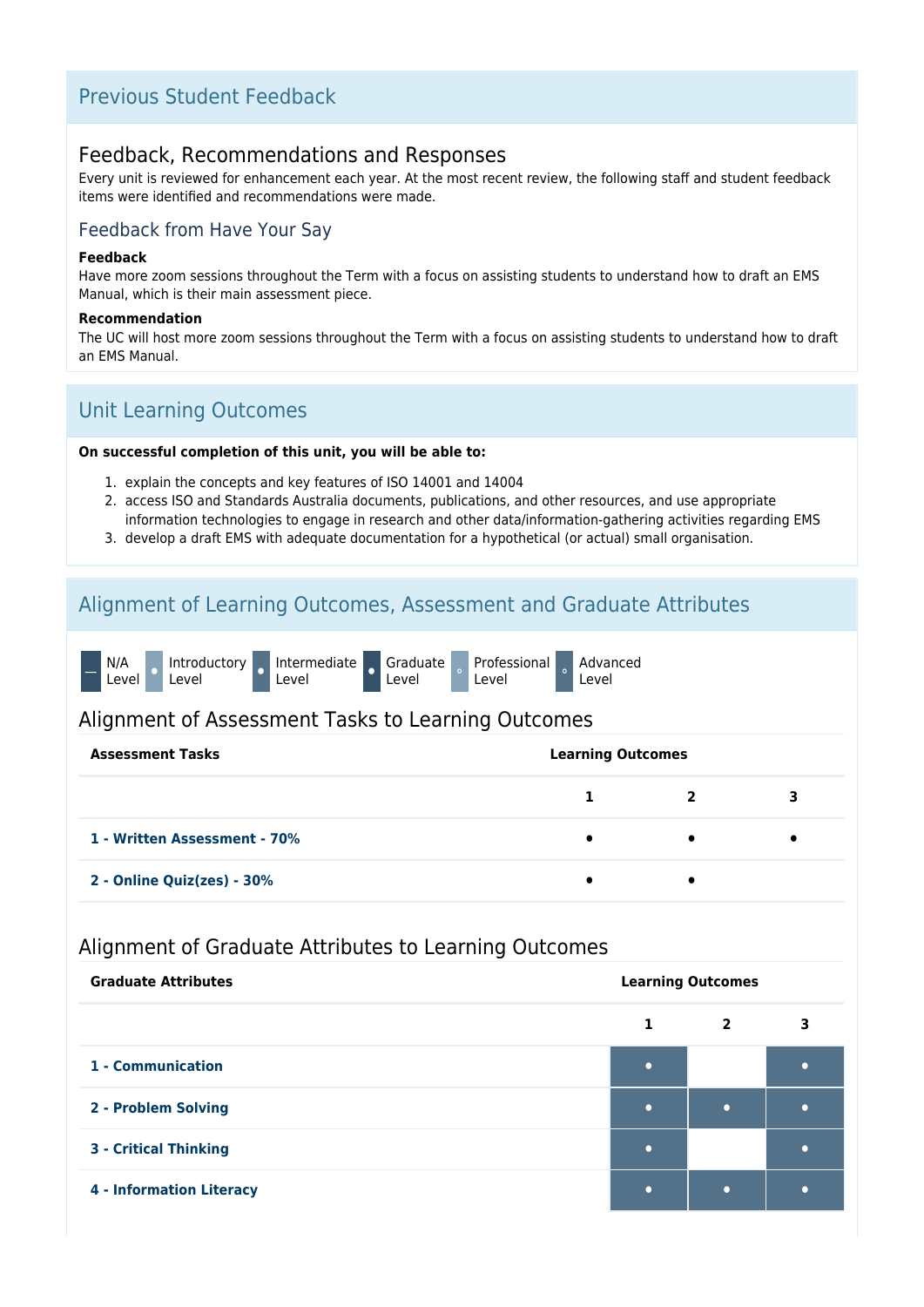| <b>Graduate Attributes</b>                          | <b>Learning Outcomes</b> |                |   |  |  |  |  |
|-----------------------------------------------------|--------------------------|----------------|---|--|--|--|--|
|                                                     | 1                        | $\overline{2}$ | 3 |  |  |  |  |
| 5 - Team Work                                       |                          |                |   |  |  |  |  |
| <b>6 - Information Technology Competence</b>        |                          | $\bullet$      |   |  |  |  |  |
| 7 - Cross Cultural Competence                       |                          |                |   |  |  |  |  |
| 8 - Ethical practice                                |                          |                |   |  |  |  |  |
| 9 - Social Innovation                               |                          |                |   |  |  |  |  |
| 10 - Aboriginal and Torres Strait Islander Cultures |                          |                |   |  |  |  |  |

### Alignment of Assessment Tasks to Graduate Attributes

| <b>Assessment Tasks</b>       |  |                                         | <b>Graduate Attributes</b> |  |  |  |  |  |  |  |  |
|-------------------------------|--|-----------------------------------------|----------------------------|--|--|--|--|--|--|--|--|
|                               |  | 1 2 3 4 5 6 7 8 9 10                    |                            |  |  |  |  |  |  |  |  |
| 1 - Written Assessment - 70%  |  | $\bullet$ $\bullet$ $\bullet$ $\bullet$ |                            |  |  |  |  |  |  |  |  |
| 2 - Online Quiz(zes) - $30\%$ |  |                                         |                            |  |  |  |  |  |  |  |  |

# Textbooks and Resources

### **Textbooks**

**There are no required textbooks.**

### IT Resources

#### **You will need access to the following IT resources:**

- CQUniversity Student Email
- Internet
- Unit Website (Moodle)
- CQUniversity Library
- word processing
- Online access Australian Standards (through CQU Library)

# Referencing Style

All submissions for this unit must use the referencing style: **[Harvard \(author-date\)](https://delivery-cqucontenthub.stylelabs.cloud/api/public/content/harvard-referencing-style.pdf?v=306efe7e)** For further information, see the Assessment Tasks.

# Teaching Contacts

#### **Michael Danaher** Unit Coordinator [m.danaher@cqu.edu.au](mailto:m.danaher@cqu.edu.au)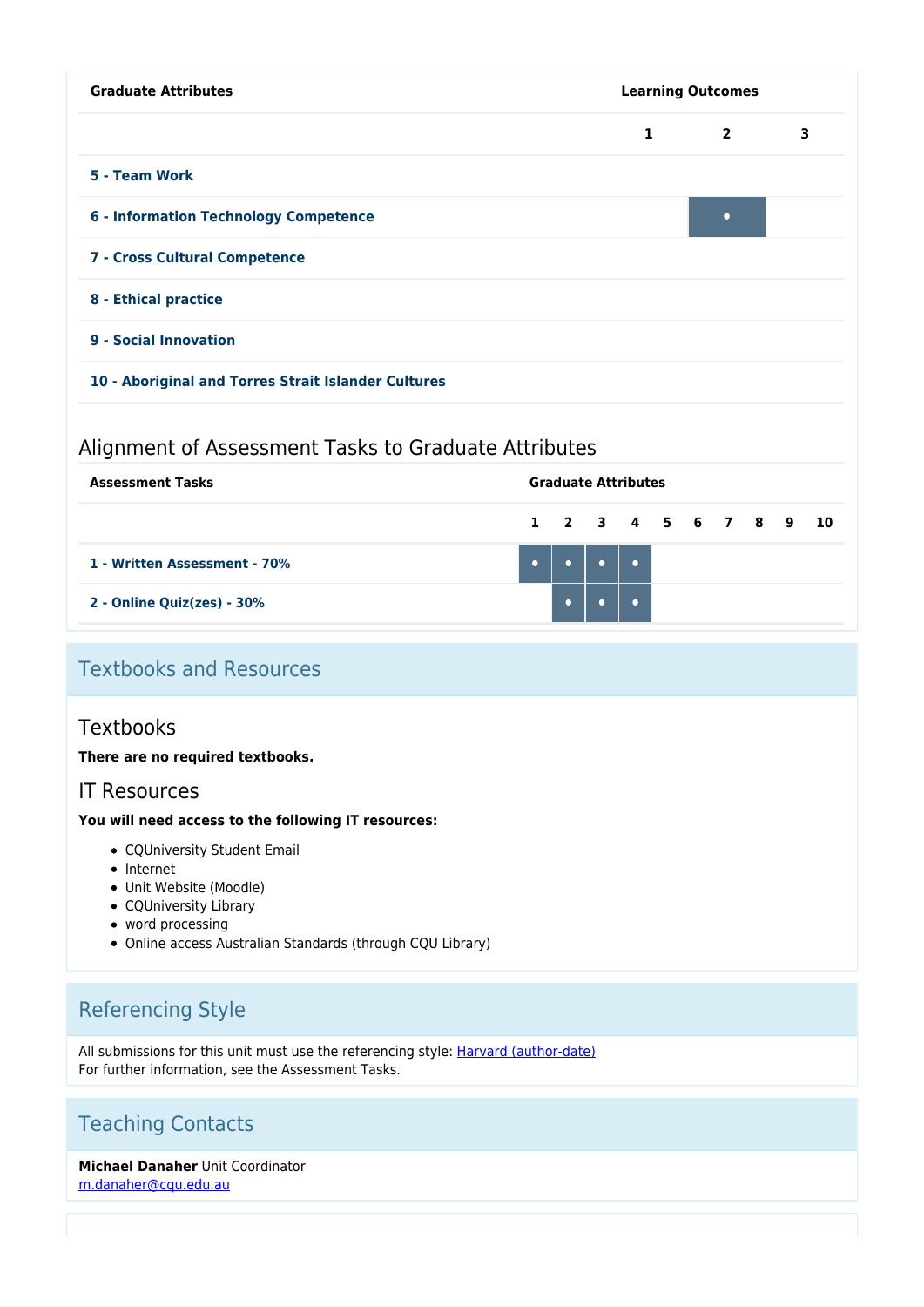# **Schedule**

| Week 1 - 08 Mar 2021                      |                |                                     |
|-------------------------------------------|----------------|-------------------------------------|
| <b>Module/Topic</b>                       | <b>Chapter</b> | <b>Events and Submissions/Topic</b> |
| Introduction to Standards                 | Week 1         |                                     |
| Week 2 - 15 Mar 2021                      |                |                                     |
| <b>Module/Topic</b>                       | Chapter        | <b>Events and Submissions/Topic</b> |
| The ISO 14000 Series                      | Week 2         |                                     |
| Week 3 - 22 Mar 2021                      |                |                                     |
| <b>Module/Topic</b>                       | Chapter        | <b>Events and Submissions/Topic</b> |
| Key ISO 14000 Requirements (1)            | Week 3         |                                     |
| Week 4 - 29 Mar 2021                      |                |                                     |
| <b>Module/Topic</b>                       | Chapter        | <b>Events and Submissions/Topic</b> |
| Key ISO 14000 Requirements (2)            | Week 4         |                                     |
| Week 5 - 06 Apr 2021                      |                |                                     |
| <b>Module/Topic</b>                       | Chapter        | <b>Events and Submissions/Topic</b> |
| Key ISO 14000 Requirements (3)            | Week 5         |                                     |
| Vacation Week - 12 Apr 2021               |                |                                     |
| <b>Module/Topic</b>                       | <b>Chapter</b> | <b>Events and Submissions/Topic</b> |
| Week 6 - 19 Apr 2021                      |                |                                     |
| <b>Module/Topic</b>                       | Chapter        | <b>Events and Submissions/Topic</b> |
| Overview of EMS                           | Week 6         | Assessment item 1 All Students      |
| Week 7 - 26 Apr 2021                      |                |                                     |
| <b>Module/Topic</b>                       | Chapter        | <b>Events and Submissions/Topic</b> |
| Integrated Document Management<br>Systems | Week 7         |                                     |
| Week 8 - 04 May 2021                      |                |                                     |
| <b>Module/Topic</b>                       | Chapter        | <b>Events and Submissions/Topic</b> |
| Pre-audit Processes                       | Week 8         |                                     |
| Week 9 - 10 May 2021                      |                |                                     |
| <b>Module/Topic</b>                       | Chapter        | <b>Events and Submissions/Topic</b> |
| Fostering Continual Improvement           | Week 9         |                                     |
| Week 10 - 17 May 2021                     |                |                                     |
| <b>Module/Topic</b>                       | Chapter        | <b>Events and Submissions/Topic</b> |
| Auditing EMS's                            | Week 10        |                                     |
| Week 11 - 24 May 2021                     |                |                                     |
| <b>Module/Topic</b>                       | Chapter        | <b>Events and Submissions/Topic</b> |
| Case Studies (1)                          | Week 11        |                                     |
| Week 12 - 31 May 2021                     |                |                                     |
| <b>Module/Topic</b>                       | Chapter        | <b>Events and Submissions/Topic</b> |
| Case Studies (2)                          | Week 12        | Assessment item 2 All Students      |
| Review/Exam Week - 07 Jun 2021            |                |                                     |
| <b>Module/Topic</b>                       | Chapter        | <b>Events and Submissions/Topic</b> |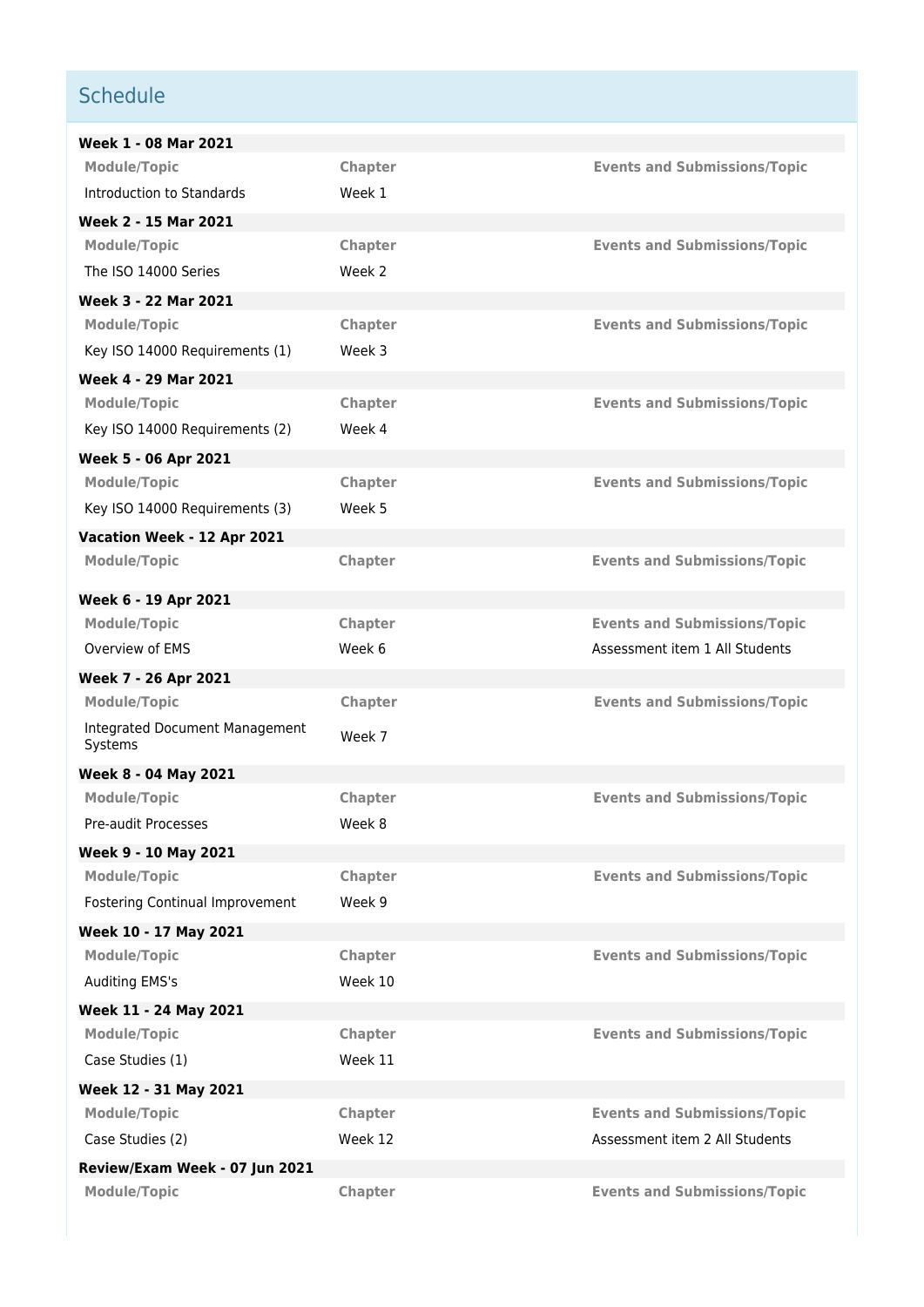# Assessment Tasks

### 1 Assignment 1

**Assessment Type** Written Assessment

#### **Task Description**

Prepare a draft EMS (based on AS/NZS ISO 14001: 2016) for a hypothetical or actual small organization.

In addition write a short paper of about 4-5 pages that explains elements of your EMS's design, cites sources used in compiling your EMS, and adds additional relevant commentary that may help explain your EMS, including its document organization and control procedures. This Explanatory Paper will appear first in your Assignment, followed by the Draft EMS (put them both in the one document).

More details can be found on Moodle.

#### **Assessment Due Date**

Friday, 4 June, 2021

#### **Return Date to Students**

Assignments will be returned within 12 days of being submitted.

#### **Weighting**

70%

#### **Assessment Criteria**

Assignments will be evaluated on the basis of the quantity and quality of the research and analysis that has gone into the project, and on the effectiveness of the written communication of that research.

Major emphasis will be given to assessing the documentation in your 'EMS manual' and in the other documents provided, looking for:

- meeting the various requirements of those documents according to the relevant clauses in ISO 14001
- meeting the requirements for document control information for each of them
- clear and concise communication of each document's content
- neat and consistent format and style
- good English expression (e.g., spelling, punctuation, capitalization, grammar, word choice and phrasing)

#### **Referencing Style**

[Harvard \(author-date\)](https://delivery-cqucontenthub.stylelabs.cloud/api/public/content/harvard-referencing-style.pdf?v=306efe7e)

#### **Submission**

Online

#### **Learning Outcomes Assessed**

- explain the concepts and key features of ISO 14001 and 14004
- access ISO and Standards Australia documents, publications, and other resources, and use appropriate information technologies to engage in research and other data/information-gathering activities regarding EMS
- develop a draft EMS with adequate documentation for a hypothetical (or actual) small organisation.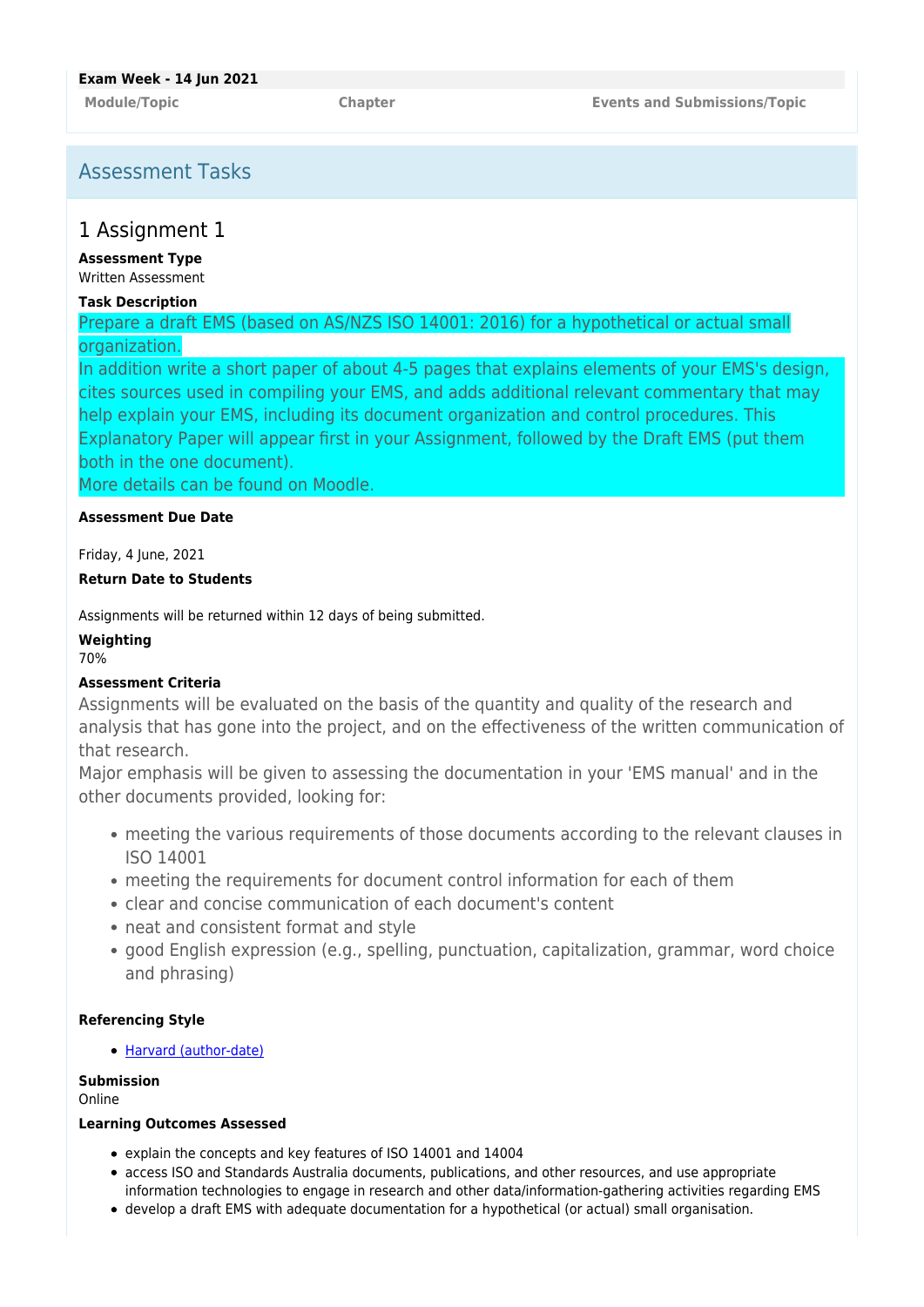#### **Graduate Attributes**

- Communication
- Problem Solving
- Critical Thinking
- Information Literacy

# 2 Weekly Online Quizzes

#### **Assessment Type**

Online Quiz(zes)

#### **Task Description**

There are 12 weekly, open-book quizzes that are to be completed over the Term. Each quiz is related to each week's content. Each Quiz can only be completed once.

#### **Number of Quizzes**

**Frequency of Quizzes** Weekly

#### **Assessment Due Date**

All of the Quizzes will be available on the Moodle site for this unit at the beginning of the term. See assessment details for when each Quiz opens and closes.

#### **Return Date to Students**

Quizzes are graded automatically and immediately after submission.

### **Weighting**

#### 30%

#### **Assessment Criteria**

The Online Workbook questions will allow you to demonstrate your understanding of EMS concepts and procedures, including aspects of your ability to meet the following course learning objectives:

- 1. explain the concepts of 'standards' and their world-wide and Australian growth and implementation
- 2. access ISO and Standards Australia documents, publications, and other resources, and use appropriate information technologies to engage in research and other data/informationgathering activities regarding EMS
- 3. explain the origins of EMS and their linkages to Environmental Impact Assessment processes and other mechanisms of environmental protection
- 4. identify key documents in the ISO 14000 series and describe their functions
- 5. list the key features of ISO 14001 and 14004
- 6. describe the key concepts and principles of EMS
- 7. discuss approaches to implementing EMS
- 8. use EMS checklists
- 9. prepare basic EMS documentation
- 10. identify essential features of EMS auditing
- 11. list the general requirements and processes involved in EMS certification
- 12. discuss some of the on-going issues regarding EMS as an effective mechanism for environmental protection
- 13. find particular information that is contained in the online material, textbook or other study resources

#### **Referencing Style**

[Harvard \(author-date\)](https://delivery-cqucontenthub.stylelabs.cloud/api/public/content/harvard-referencing-style.pdf?v=306efe7e)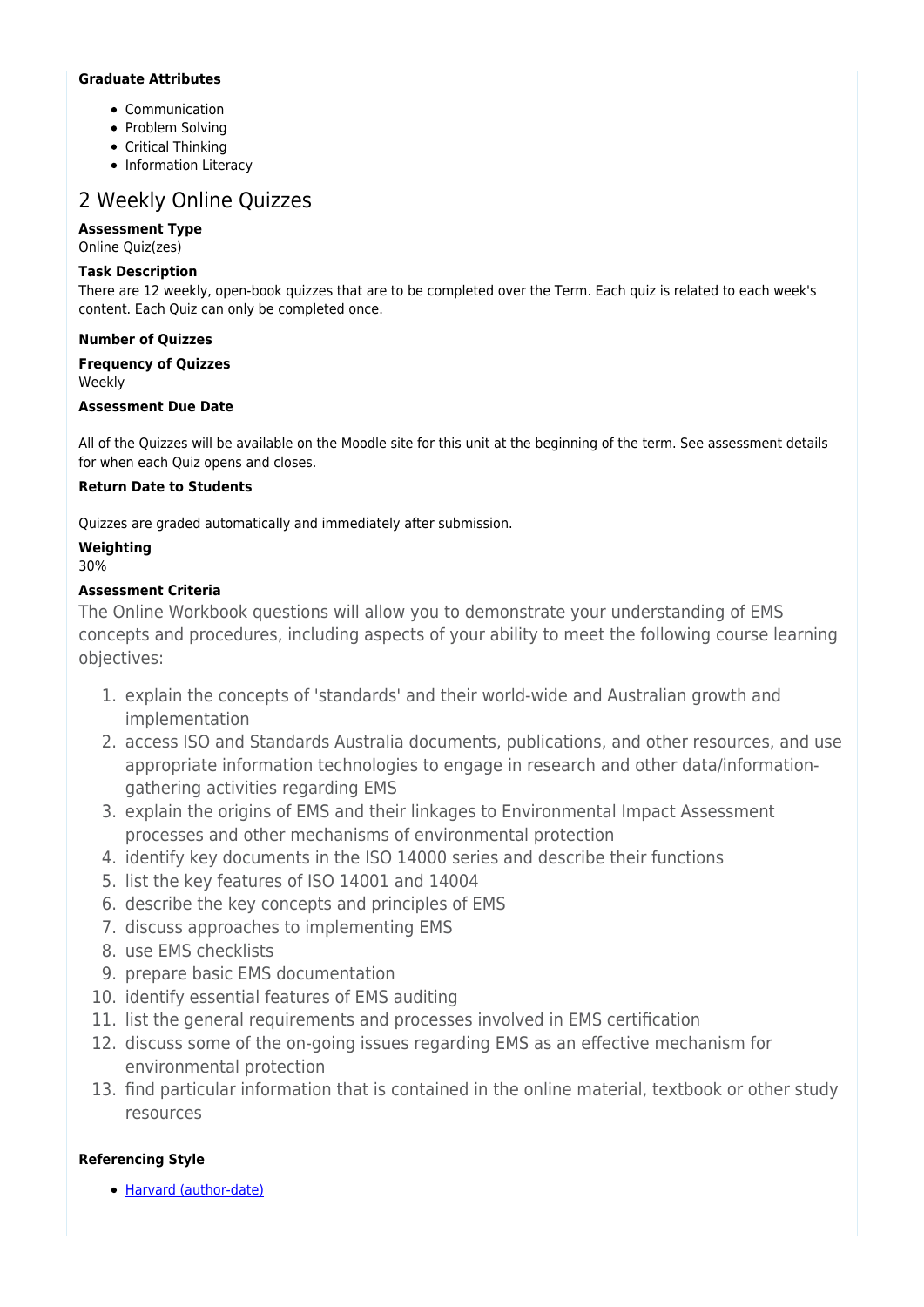#### **Submission**

Online

#### **Learning Outcomes Assessed**

- explain the concepts and key features of ISO 14001 and 14004
- access ISO and Standards Australia documents, publications, and other resources, and use appropriate information technologies to engage in research and other data/information-gathering activities regarding EMS

#### **Graduate Attributes**

- Problem Solving
- Critical Thinking
- Information Literacy

# Academic Integrity Statement

As a CQUniversity student you are expected to act honestly in all aspects of your academic work.

Any assessable work undertaken or submitted for review or assessment must be your own work. Assessable work is any type of work you do to meet the assessment requirements in the unit, including draft work submitted for review and feedback and final work to be assessed.

When you use the ideas, words or data of others in your assessment, you must thoroughly and clearly acknowledge the source of this information by using the correct referencing style for your unit. Using others' work without proper acknowledgement may be considered a form of intellectual dishonesty.

Participating honestly, respectfully, responsibly, and fairly in your university study ensures the CQUniversity qualification you earn will be valued as a true indication of your individual academic achievement and will continue to receive the respect and recognition it deserves.

As a student, you are responsible for reading and following CQUniversity's policies, including the **[Student Academic](https://www.cqu.edu.au/policy/sharepoint-document-download?file_uri={BE8380F3-F86D-4C55-AC0D-84A81EAFD6A2}/Student%20Academic%20Integrity%20Policy%20and%20Procedure%20(formerly%20known%20as%20the%20Academic%20Misconduct%20Procedure).pdf) [Integrity Policy and Procedure](https://www.cqu.edu.au/policy/sharepoint-document-download?file_uri={BE8380F3-F86D-4C55-AC0D-84A81EAFD6A2}/Student%20Academic%20Integrity%20Policy%20and%20Procedure%20(formerly%20known%20as%20the%20Academic%20Misconduct%20Procedure).pdf)**. This policy sets out CQUniversity's expectations of you to act with integrity, examples of academic integrity breaches to avoid, the processes used to address alleged breaches of academic integrity, and potential penalties.

#### **What is a breach of academic integrity?**

A breach of academic integrity includes but is not limited to plagiarism, self-plagiarism, collusion, cheating, contract cheating, and academic misconduct. The Student Academic Integrity Policy and Procedure defines what these terms mean and gives examples.

#### **Why is academic integrity important?**

A breach of academic integrity may result in one or more penalties, including suspension or even expulsion from the University. It can also have negative implications for student visas and future enrolment at CQUniversity or elsewhere. Students who engage in contract cheating also risk being blackmailed by contract cheating services.

#### **Where can I get assistance?**

For academic advice and guidance, the **Academic Learning Centre (ALC)** can support you in becoming confident in completing assessments with integrity and of high standard.

#### **What can you do to act with integrity?**